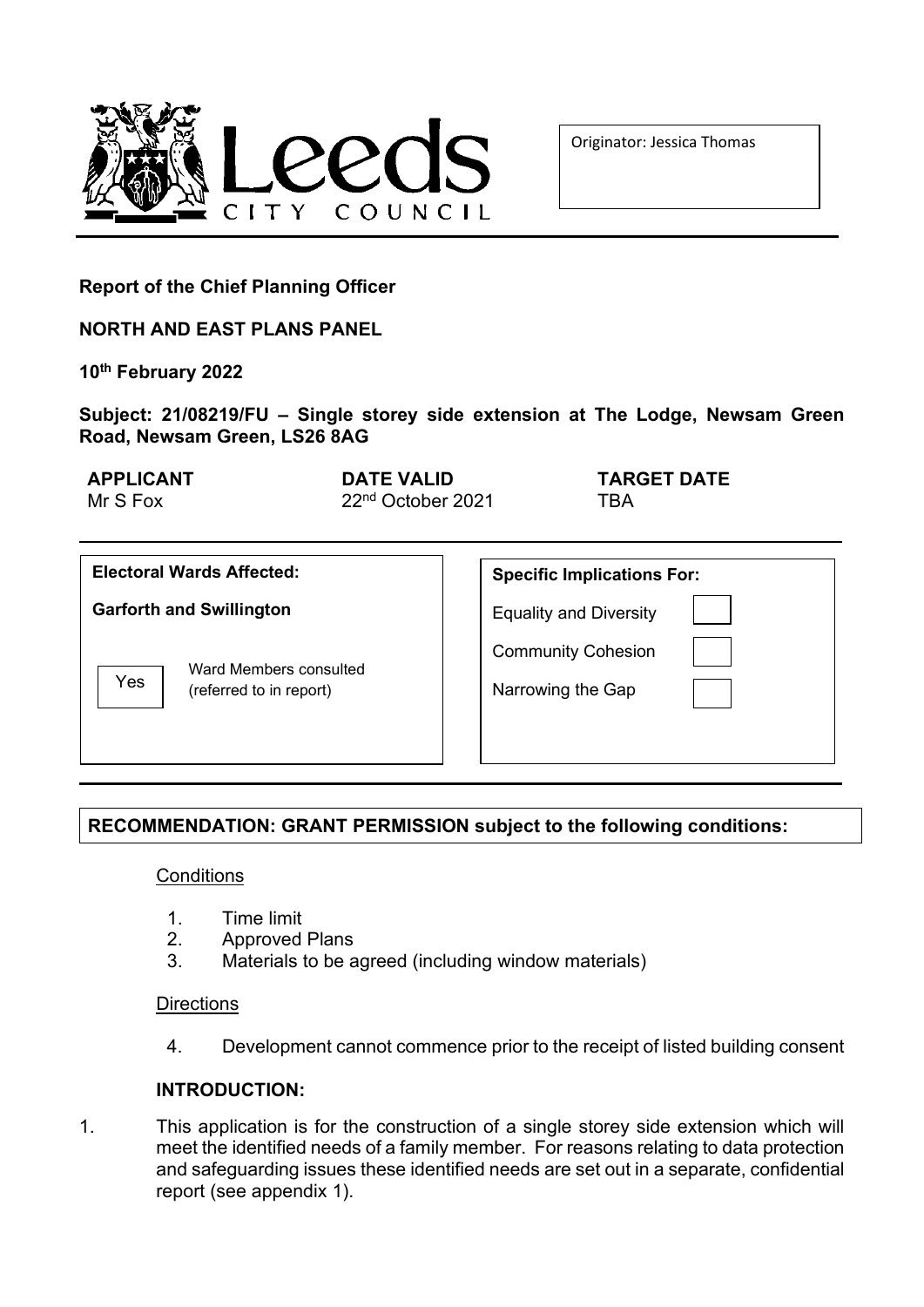- 2. The development is inappropriate within the Green Belt and also affects the character of a Grade II listed building, as well as the setting of the Grade II\* listed Leventhorpe Hall. As such the issues raised by the development are of greater than local significance, and a criterion of the Officer Delegation Scheme is therefore met. It is therefore appropriate to report the application to Plans Panel for determination. No corresponding Listed Building application for the alterations has been submitted.
- 3. A similar scheme was proposed four years ago under application 17/06313/LI, where a single storey side extension would have formed an extended kitchen. No corresponding full application was proposed. Although acceptable in respect of its heritage impacts, the application was ultimately withdrawn as officers advised a full planning application would not be supported as it would be inappropriate development within the Green Belt.
- 4. The current proposal is also inappropriate development within the Green Belt. However, set out in the accompanying report, the supporting information submitted in relation to a family member's needs is considered to amount to the necessary very special circumstances. Approval is thus recommended.

# **PROPOSAL:**

5. The application seeks permission to construct a single storey side extension. This will be set to the rear of an existing link-detached addition and measures 3.8m in width by 3.2m in depth, with a gabled roof. An existing side window is to be blocked up and new side and rear windows inserted. The extension would be constructed of matching materials.

# **SITE AND SURROUNDINGS:**

- 6. The application relates to a Grade II listed lodge house, set at the entrance to Leventhorpe Hall from Newsam Green Road. The property dates from the mid-19<sup>th</sup> century (1860) and is constructed from ashlar sandstone with a slate roof. The dwelling is heavily articulated, with a deep soffit depth and decorative bargeboard, stone window surrounds, projecting stone cill and six pane, wooden sliding sash windows. The property also benefits from a neoclassical portico to its south elevation.
- 7. The property originally had a modest L-shaped form (identified as the lounge, dining room and bedrooms two and three on the plans), with a simple cross gabled roof form. The house has been substantially extended to the side and rear and now includes two secondary side gables, a link-detached side extension, conservatory to the rear and garden outbuilding(s).
- 8. The property is sited at the northernmost entrance to Leventhorpe Hall, and clearly designed as a lodge house to the grander dwelling. The hall itself is Grade II\* listed, and is a John Carr, late  $18<sup>th</sup>$  Century, Palladian design. Ancillary buildings within the grounds (some of which are also listed) have largely been converted to private dwellings and/or holiday lets. The gate piers that lie to the front of the dwelling mark the estate entrance and are separately Grade II listed. The most decorative elements of the lodge house front the access road to the hall; a further track is set to the north providing access to a large agricultural building.
- 9. The dwelling is sited within the Green Belt, with the residential estate of Leventhopre Hall to the west and agricultural land to all other sides. Swillington and Oulton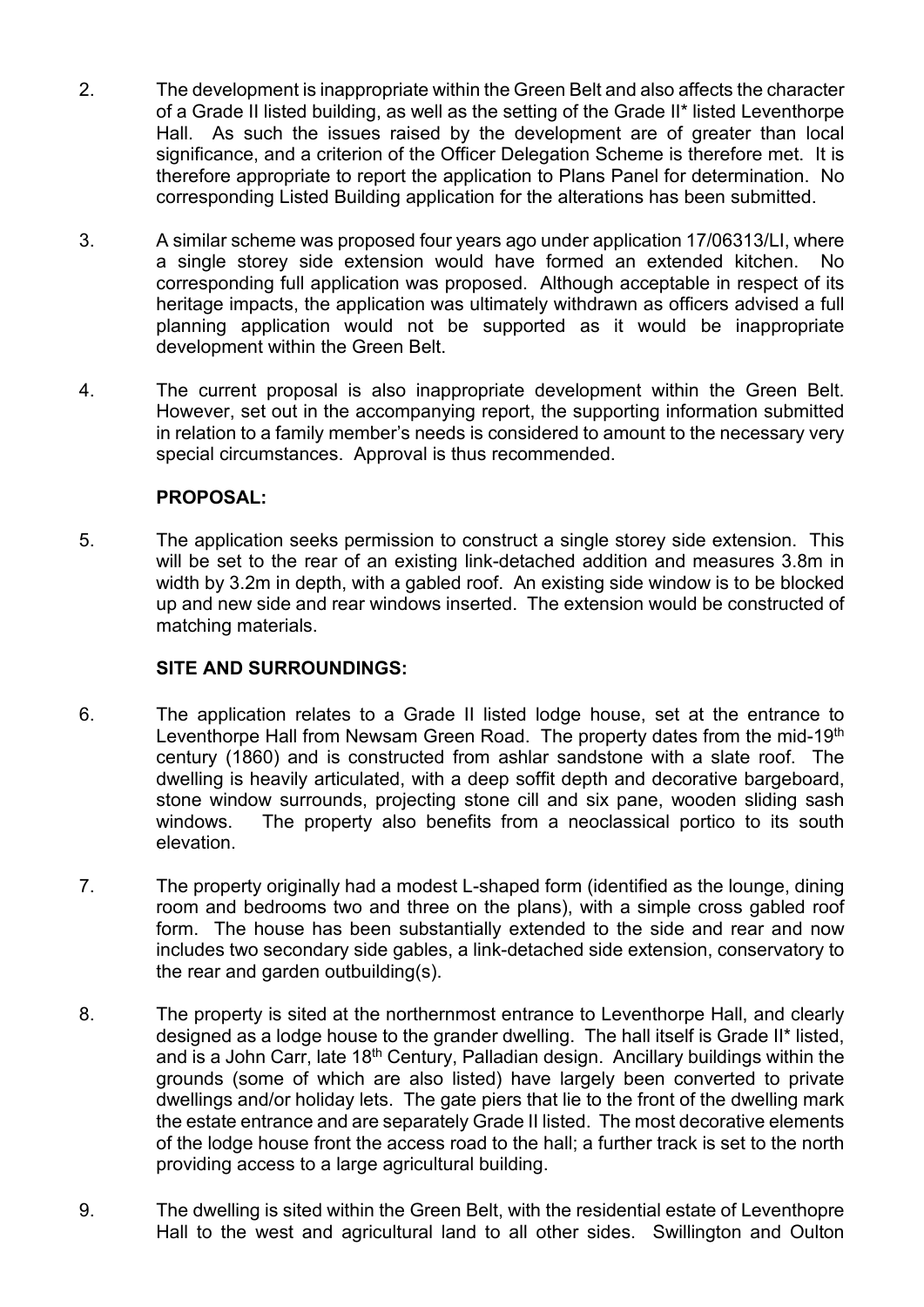villages lie approximately half a mile to the east and south respectively. A public footpath runs west along the fields to the east terminating on Newsam Green Road.

# **RELEVANT PLANNING HISTORY:**

| 10.<br>17/06313/LI<br>2017 |              | Listed building application for a single storey extension, internal<br>alterations, demolish and rebuild existing wall<br>Withdrawn - officer concerns relating to a full application being<br>inappropriate development within the Green Belt |
|----------------------------|--------------|------------------------------------------------------------------------------------------------------------------------------------------------------------------------------------------------------------------------------------------------|
|                            | 33/309/04/FU | Single storey side extension<br>Refused - harmful impact upon character<br>2004                                                                                                                                                                |
|                            | 33/310/04/LI | Listed building application for a single storey side extension<br>Refused - harmful impact upon character<br>2004                                                                                                                              |
|                            | 33/110/00/FU | Single storey extension conservatory and detached garage to<br>rear<br><b>Approved</b><br>2000                                                                                                                                                 |
|                            | 33/109/00/LI | building<br>application for single<br>extension<br>Listed<br>storey<br>conservatory and detached garage to rear<br><b>Approved</b><br>2000                                                                                                     |
|                            | 33/147/99/LI | Listed building application for addition of conservatory to rear<br><b>Approved</b>                                                                                                                                                            |
|                            | H33/724/80/  | Alterations to form bathroom and extension to form kitchen to<br>detached bungalow.<br><b>Approved</b><br>1980                                                                                                                                 |
|                            | H33/1021/78/ | Alterations, to form new bathroom, and extension, to form<br>kitchen with dining area, to side of detached bungalow.<br>Withdrawn<br>1978                                                                                                      |
|                            | H33/419/76/  | Outline application to erect extension, to detached cottage.<br><b>Approved</b><br>1976                                                                                                                                                        |
|                            | H33/418/76/  | Outline application to demolish existing cottage, and erect new<br>detached cottage to garden site.<br>Refused - Impact upon Green Belt<br>1976                                                                                                |

# **HISTORY OF NEGOTIATIONS:**

11. None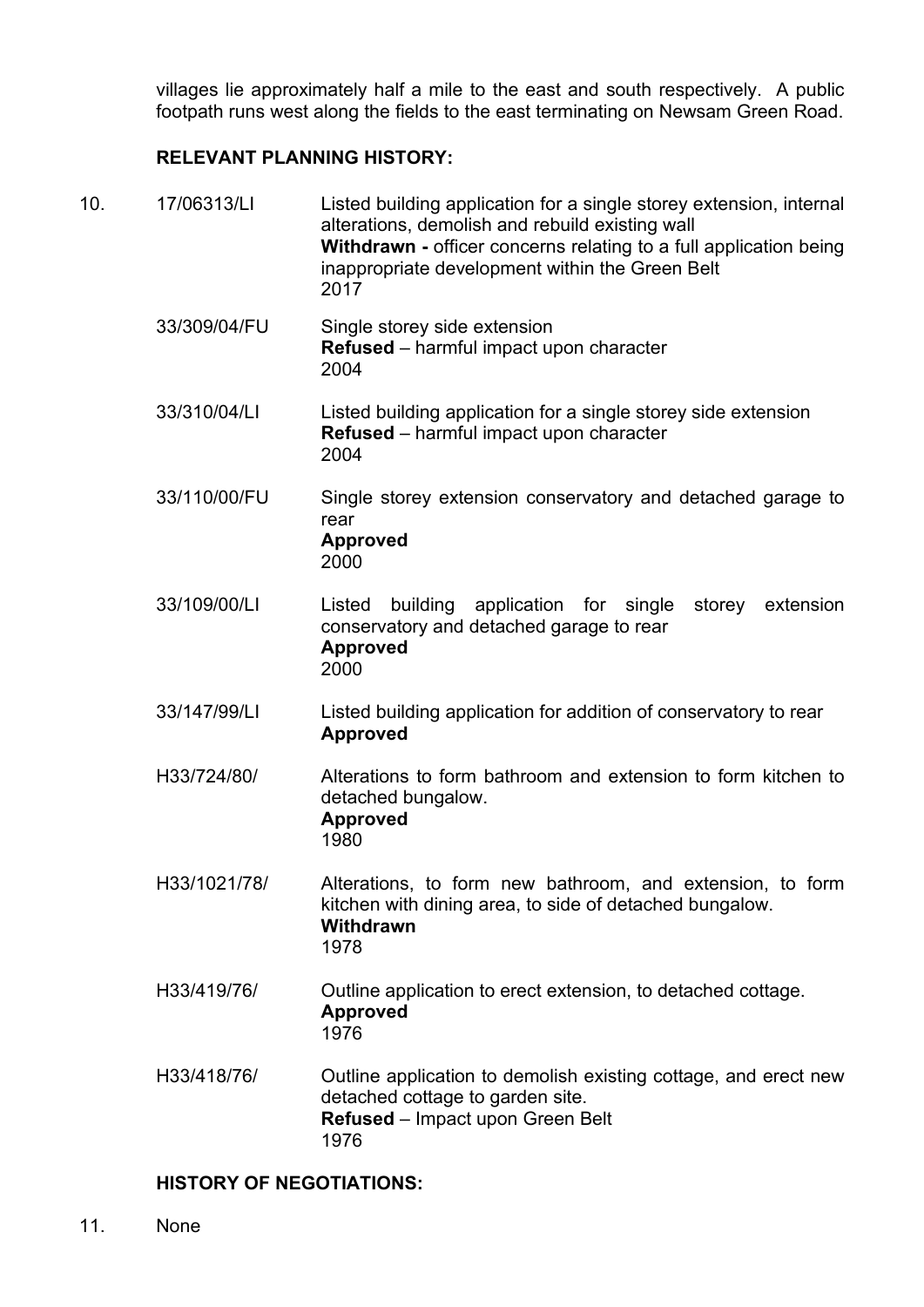# **PUBLIC/LOCAL RESPONSE:**

- 12. The development has been advertised by Site Notice posted on 15<sup>th</sup> December 2021 and within the Yorkshire Evening post on  $24<sup>th</sup>$  December 2021. Letters have also been sent to the six nearest residential dwellings.
- 13. In response, one letter of objection has been received. This notes the modest size of the lodge and the history of extensions, and raises concerns about the impact upon the property's character. Reference is also made to a covenant.
- 14. Swillington Parish Council raise no objections.

# **CONSULTATIONS RESPONSES:**

15. Non-Statutory Consultations

Conservation: Consider the proposal does not cause harm to heritage assets.

## **PLANNING POLICIES:**

16. Section 38(6) of the Planning and Compulsory Purchase Act 2004 requires that planning applications are determined in accordance with the Development Plan unless material considerations indicate otherwise. The Development Plan for Leeds currently comprises the Core Strategy (amended 2019), the Site Allocations Plan (2019), saved policies within the Leeds Unitary Development Plan (Review 2006) (included as Appendix 3 of the SAP) and the Natural Resources and Waste Development Plan Document (2013) (NRWLP), The Aire Valley Area Action Plan and any made Neighbourhood Plan.

#### Local Planning Policy

- 17. The Core Strategy 2014 (as amended by the Core Strategy Selective Review 2019) sets out strategic level policies and vision to guide the delivery of development investment decisions and the overall future of the district. For the purposes of decision-making in relation to this application, the following Core Strategy (amended 2019) policies are relevant:
	- P10 Seeks to ensure that new development is well designed and respect its context.
	- P11 Heritage assets
- 18. The Site Allocations Plan was adopted in July 2019. Following a statutory challenge, Policy HG2, so far as it relates to sites which immediately before the adoption of the SAP were within the green belt, has been remitted to the Secretary of State and is to be treated as not adopted. All other policies within the SAP remain adopted and should be afforded full weight. The site is unallocated within the SAP but identified as Green Belt.
- 19. The following saved UDPR policies are also relevant:
	- GP5 Seeks to ensure that development proposals resolve detailed planning considerations, including amenity
	- BD5 Seeks to ensure new development protects amenity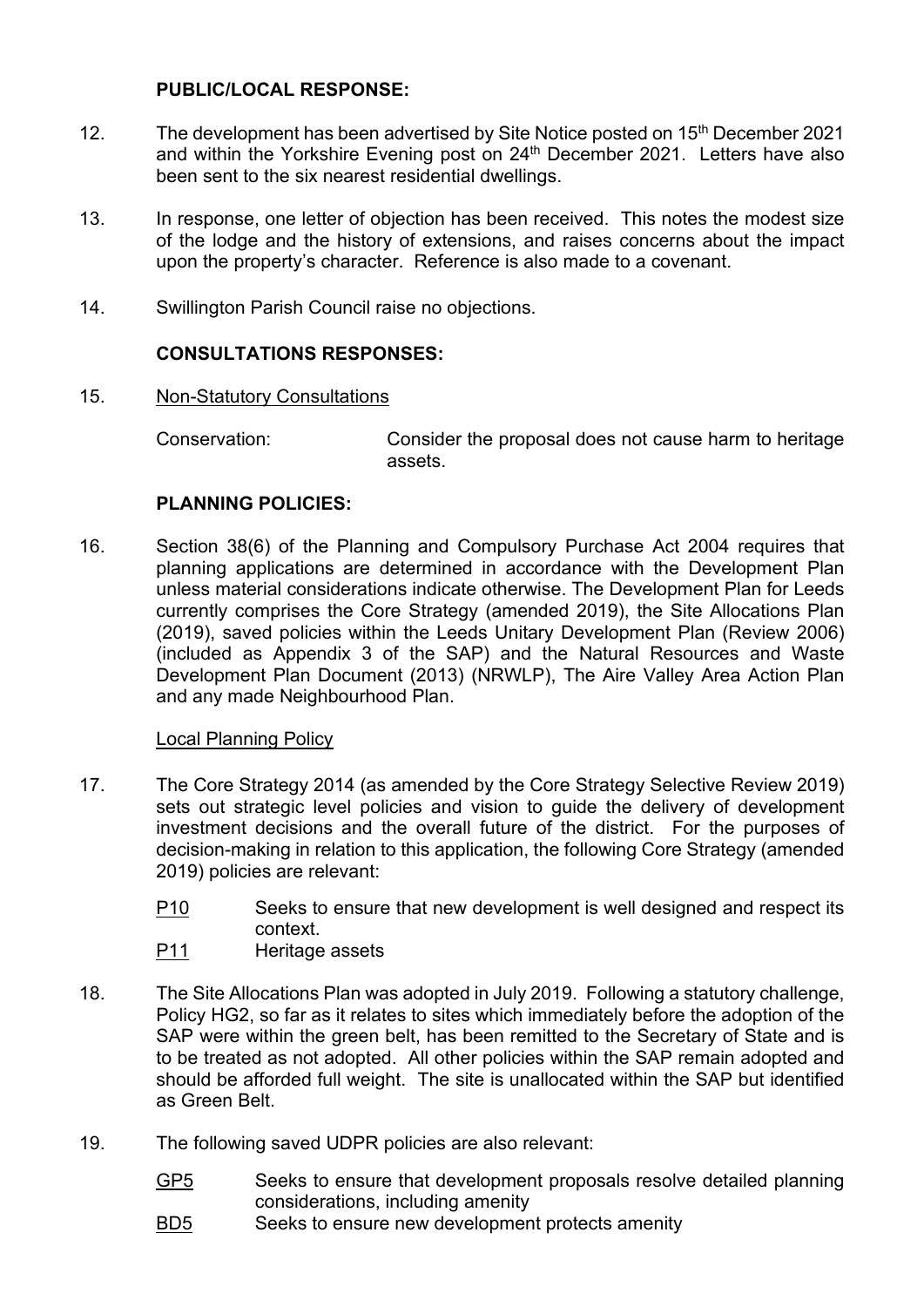- BD6 Seeks to ensure that development proposals respect the scale, form and detail of the original building
- N<sub>16</sub> Sensitive extensions to listed buildings
- N17 Preservation of special interest of listed buildings
- N33 Development within the Green Belt
- 20. The Natural Resources and Waste Local Plan (NRWLP) was adopted by Leeds City Council on 16th January 2013 and is part of the Local Development Framework. The Plan sets out where land is needed to enable the City to manage resources, like trees, minerals, energy, waste and water over the next 15 years, and identifies specific actions which will help use natural resources in a more efficient way. No NRWLP policies are relevant.

#### Neighbourhood Planning

21. There is no neighborhood plan relevant to the development:

#### Supplementary Planning Guidance

22. Householder Design Guide Policies HDG1 (design), HDG2 (residential amenity) and HDG3 (Green Belt)

#### National Planning Policy

- 23. The National Planning Policy Framework (2021) (the Framework) sets out the Government's planning policies for England and how these are expected to be applied. The Framework must be taken into account in the preparation of local and neighbourhood plans and is a material consideration in planning decisions.
- 24. The introduction of the Framework has not changed the legal requirement that applications for planning permission must be determined in accordance with the development plan unless material considerations indicate otherwise. The policy guidance in Annex 1 to the Framework is that due weight should be given to relevant policies in existing plans according to their degree of consistency with the NPPF. The closer the policies in the plan to the policies in the Framework, the greater the weight that may be given. It is considered that the local planning policies mentioned above are consistent with the wider aims of the Framework.
- 25. The following sections of the Framework are most relevant for the purposes of determining this application:
	- 2. Achieving sustainable development;
	- 4. Decision-making;
	- 12. Achieving well-designed places;
	- 13. Protecting Breen Belt land;
	- 16. Conserving and enhancing the historic environment.
- 26. The Planning Practice Guidance (PPG) provides commentary on the application of policies within the Framework. The PPG also provides guidance in relation to the imposition of planning conditions. It sets out that conditions should only be imposed where they are necessary; relevant to planning and to the development to be permitted; enforceable; precise; and reasonable in all other respects. The Neighbourhood Planning Act 2017 requires that for all applications determined after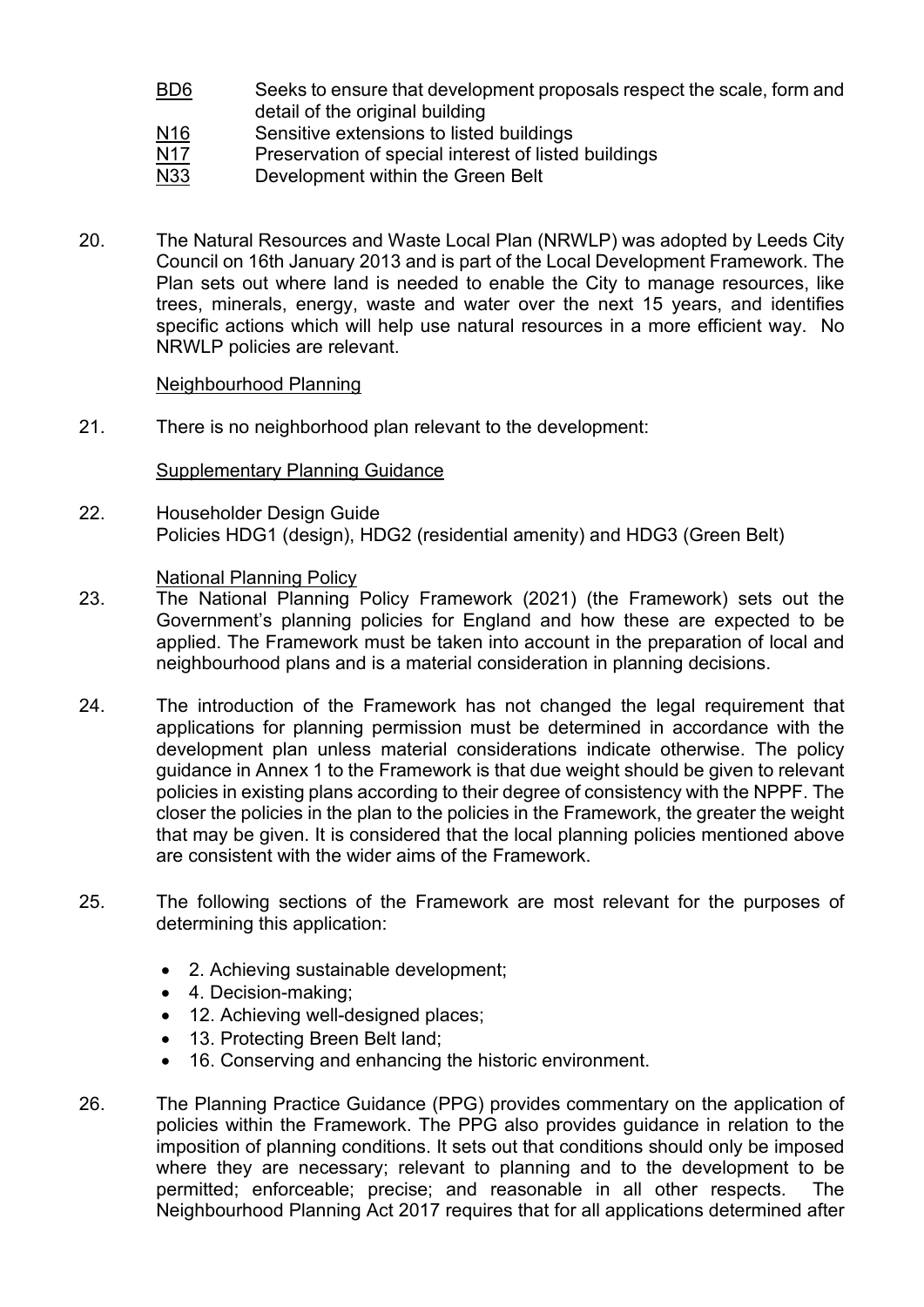October 2018 any pre-commencement conditions are agreed in advance with applicants.

## **MAIN ISSUES:**

- 1) Green Belt<br>2) Heritage As
- 2) Heritage Assets<br>3) Neighbouring Ar
- 
- 3) Neighbouring Amenity<br>4) Very Special Circumst 4) Very Special Circumstances – the Public Sector Equality Duty and The Best Interests of the Child
- 5) Representations
- 6) Planning Balance

# **APPRAISAL:**

#### Green Belt

- 27. The property is located within the Green Belt. As outlined within the Framework, the essential characteristics of Green Belt are their openness and their permanence*.*  Paragraph 149 of the Framework notes that a local planning authority should regard the construction of new buildings as inappropriate in the Green Belt, save for the noted exceptions. Paragraph 150 provides for other development within the Green Belt (aside from the noted exceptions) that might not be inappropriate, provided they preserve the openness and do not conflict with the purposes of including land in the Green Belt.
- 28. The main issues in relation to this application are therefore;
	- (i) whether the proposal constitutes inappropriate development in the Green Belt as set out in the Development Plan and having regard to national policy set out in the Framework. This document advises that inappropriate development is, by definition, harmful to the Green Belt and should not be approved except in very special circumstances, and;
	- (ii) if it is inappropriate development, whether the harm by reason of inappropriateness, and any other harm is clearly outweighed by other considerations, so as to amount to the very special circumstances necessary to justify the development.

These issues will be discussed in turn.

29. Local Policy regarding extensions within the Green Belt is within saved policy N33 of the UDP and HDG3 of the Householder Design which notes that approval will only be given for the limited extension, alteration or replacement of existing dwellings. Both policies are broadly in compliance with the Framework (Paragraph 149(c)) as they seek to control extensions to existing buildings within the Green Belt, and whilst the wording of both represents the long superseded PPG2, the difference between 'limited extension' within HDG3 and 'not…disproportionate' with the Framework is semantic only. As such in accordance with paragraph 219 of the Framework these policies are afforded full weight.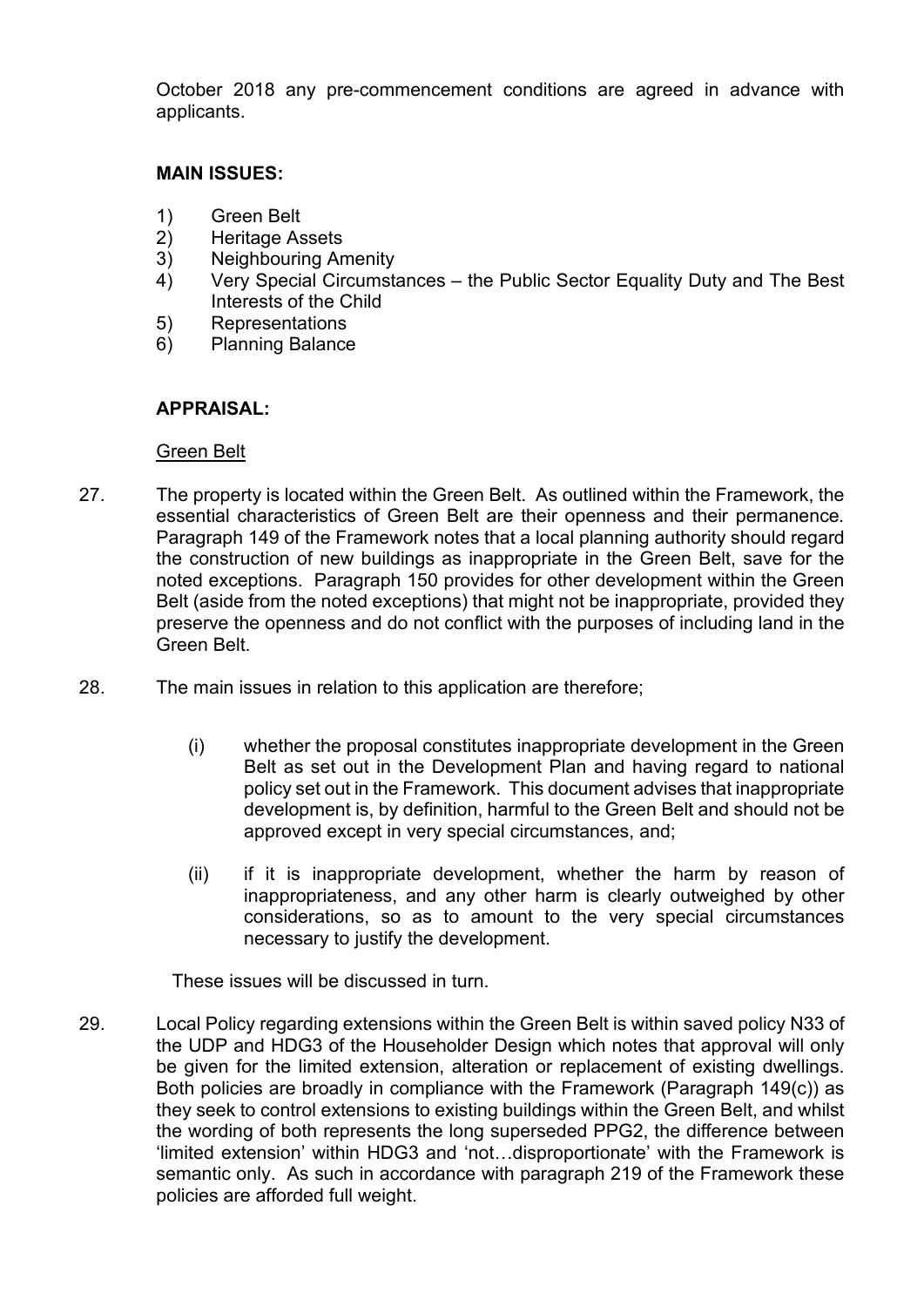- 30. The Framework and UDP provide no guidance on how to interpret what constitutes not-disproportionate or limited extensions, however the Householder Design Guide notes that approximately a thirty percent increase over and above the volume of the original building is generally considered to be a reasonable interpretation of a limited extension (HDG3). In order to be considered acceptable development within the Green Belt, extensions should not only be limited but should not conflict with the fundamental purposes of the Green Belt, nor cause any other harm. These matters will be addressed in turn.
- 31. In order to calculate the percentage increase of the proposed extensions it is first necessary to establish what is the original building within the definition of the Town & Country Planning Act 1990. As noted within the site and surroundings (above) the original dwelling was L-shaped, and this is noted within the listing description. The floor plans allow this to be easily identified as the current lounge, dining room and bedrooms two and three. The planning history also suggests the ensuite and bathroom are formed from an historic store. The plans for the 1980 application show all other elements of the dwelling are extension.
- 32. The agent has provided two sets of volume calculations. The initial set of calculations concluded the cumulative volume of all existing and proposed extensions represented a 60% increase on the original dwelling. The agent has subsequently revised these to suggest a 27% increase. It is unclear how this second figure has been derived, and officer calculations accord with the 60% figure. This does not include the existing outbuilding for which no information has been provided. Assuming modest dimensions for the outbuilding based on observations (7m x 2.5m, and an eaves and ridge height of 2.0m and 3.0m) this would be an additional  $53m^3$ , and take the total percentage increase to 75%
- 33. Thus the proposal represents a cumulative percentage increase which is, at least, more than twice the 30% threshold. It is accepted that a volumetric assessment, whilst an extremely useful tool, could be considered a somewhat simplistic assessment, which applied rigidly could mean a proposal at 29% is acceptable and one at 31% is not regardless of other relevant site circumstances. However at over a 60% increase on the original dwelling the application proposal is not a marginal case and the proposal must be considered to represent a disproportionate addition. The application therefore does not fall within the exceptions at 149(c) and all the expected policy consequences flow from this, namely that the proposal is inappropriate, harmful by definition and substantial weight must be given to this harm. The application must also not be approved unless other considerations sufficient to amount to the necessary very special circumstances to *clearly* outweigh the identified harm exist.
- 34. As noted it is also necessary to address the impact upon openness. The question of openness has been before the courts on many occasions and is held to be an open textured concept capable of having both visual and spatial aspects. It is also the case that the impacts of openness are not limited to public vantage points, and that openness is best considered as an absence of development.
- 35. In and of itself the extension has relatively modest dimensions, however it is attached to the existing link-detached side extension, and has been designed in such a manner that would be visibly wider than this element of the property, and projects into currently open areas of the site. There is thus both visual and spatial harm to openness. This said, the extension does sit within the defined curtilage of an existing residential dwelling, and does not have a significant impact upon wider long range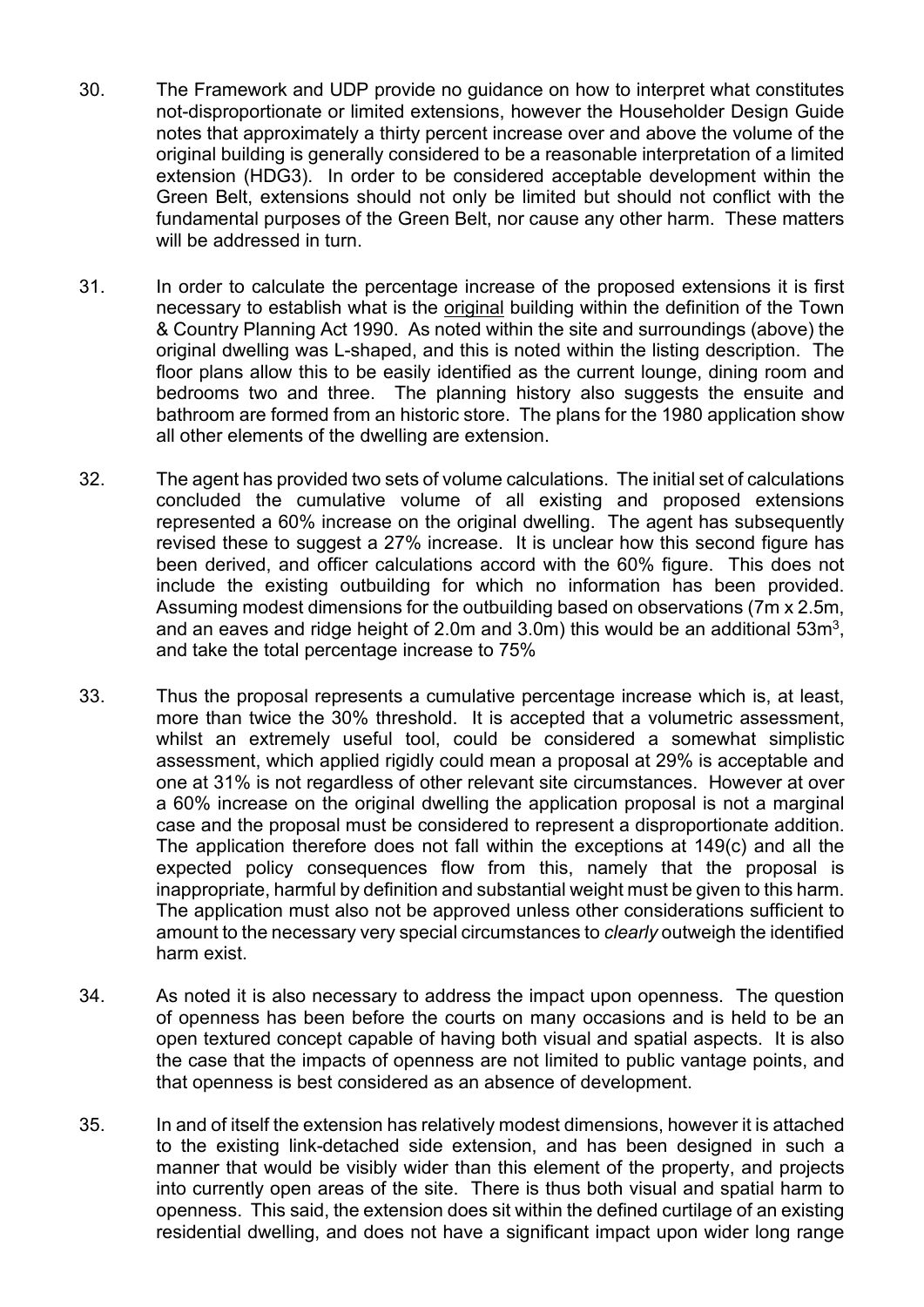views and thus the harm the openness is considered to be modest only. However, as with any harm to the Green Belt (Framework paragraph 148) substantial weight must be given to this identified harm.

36. The application is thus inappropriate by definition with further harm to openness identified, and as directed by the Framework the development cannot be approved unless there are other considerations, sufficient to clearly outweigh all cumulative harm. As will be outlined below the needs of a family member have been identified. This matter is discussed in further detail within the accompanying confidential report, with a brief summary provided in paragraphs 47 to 56 below. The balance of all relevant factors is undertaken within the final conclusion of this report.

#### Preservation of Heritage Assets and Visual Amenity

- 37. Listed Building: Section 16(2) of the Planning (Listed Buildings and Conservation Areas) Act 1990 states that, in considering whether to grant listed building consent for any works, the local planning authority shall have special regard to the desirability of preserving the building or its setting or any features of special architectural or historic interest which it possesses. In a policy context this special regard is addressed by section 16 of the Framework which requires that the impact of development upon a heritage asset be accurately assessed, and if harm is identified that there are public benefits to outweigh that harm (199-202), whilst policies P10 and P11 of the Core Strategy seek to protect heritage assets and visual amenity. Further detailed policies relating to the retention of features within Listed Buildings are saved from the UDP Review (2006). Section 12 of the Framework is also relevant.
- 38. As noted at paragraph 12 (above), the one letter of representation received notes the existing extensions to the dwellinghouse along with its listed status, and suggests further additions would be harmful. However, it is a long established principle that change and extension cannot be considered harmful as an a-priori fact, and indeed the Framework recognises this by only requiring public benefits in the event harm is identified.
- 39. The character of dwelling is derived from several factors which combine to produce its special interest. It has associative interest through its connection to Leventhorpe Hall, with its siting and scale contributing to appearance as a lodge dwelling. It also has obvious architectural interest which is derived from its shape, form, materials and deliberately ornate articulation.
- 40. The original scale and form of the dwelling has already been severely diluted, with its L-shaped plan form no longer discernible, and the property extended to the point that the additions are disproportionate to the original dwelling. The simplicity of its cross-gabled form has given way to a melange of additions, which create their own visual interest, and through which the history of the property can be discerned from its physical form.
- 41. The extension which is proposed is sited to the north of the property, away from its largely unaltered and primary southern elevation. It is reasonably modest in scale and set to the rear of the existing link-detached bathroom additions, continuing the gable of this extension. Thus from the majority of public points of view the extension is read as visually separate from the main body of the dwelling and is considered in keeping with the gradual accretion of additions over time. It is thus considered that the siting, scale and design of the extension have a neutral impact upon the special interest of the heritage asset.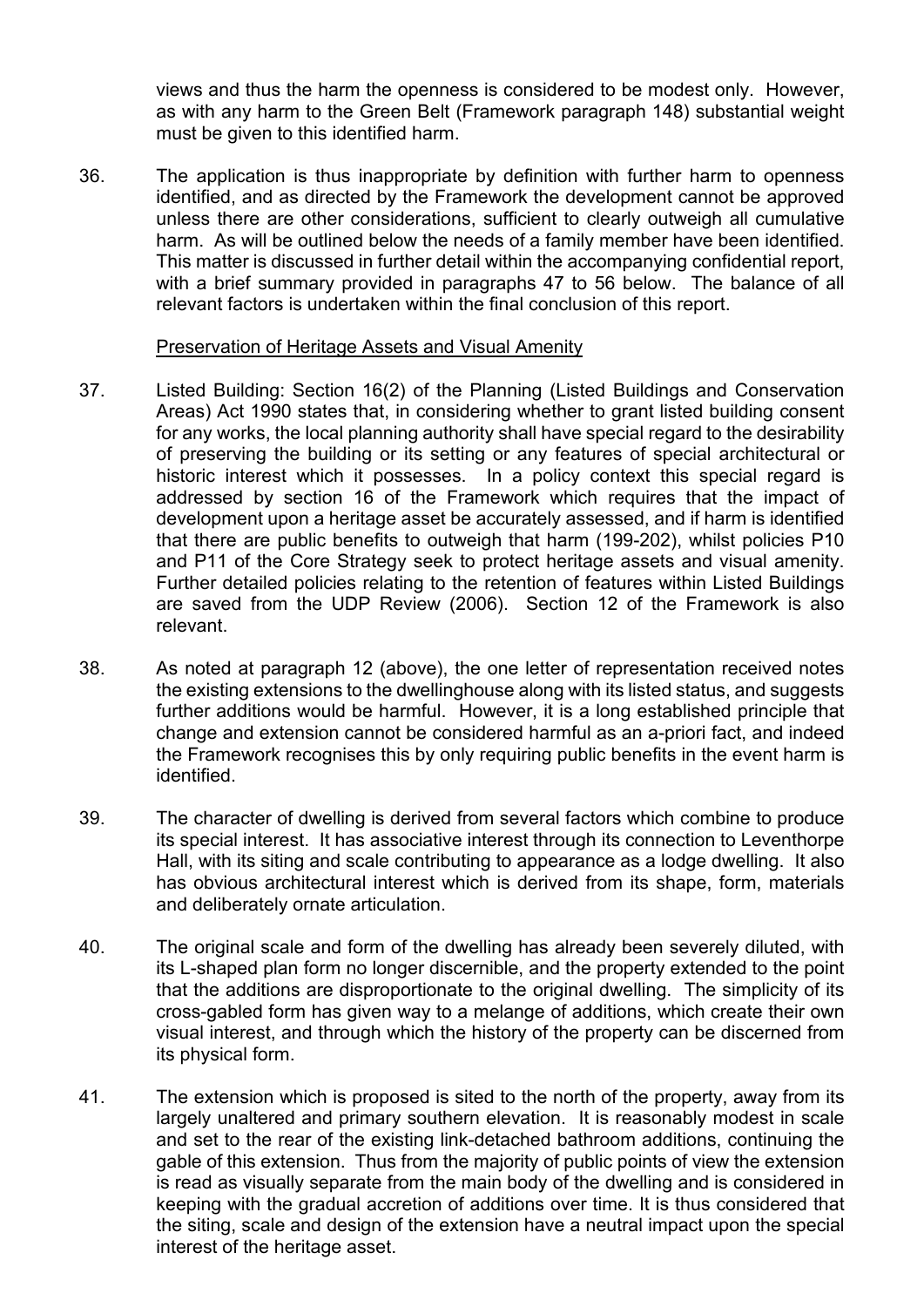- 42. The proposal also has the ability to harmfully affect the setting of Leventhorpe Hall, and here the key element to be protected is the relationship between the two buildings. The southern elevation of the application property is the most critical in this regard, facing onto the access driveway and containing the neo-classical portico which references the Palladian nature of Carr's design for the Hall. This elevation remains unaffected, directly or indirectly, and extension does not harmfully increase the scale of the dwelling. It will still clearly be an ancillary lodge to a larger estate house, and as such the associative interest of the building is unharmed, a matter confirmed by conservation officers. As no harm has been identified to either the application dwelling or the wider Leventhorpe Hall estate, the tests within the Framework which require public benefits to be identified in the event of harm are not engaged.
- 43. It is noted that the current application is not accompanied by a listed building application, and there are likely to be matters of fine detail which would need to be resolved under such a submission. For instance, the blocking up of the existing opening, 1:20 details of the proposed windows, jointing details for materials etc. Whilst the lack of this information is regrettable, it is nonetheless the case that the current extension could not be constructed without securing a further consent, and it is appropriate for such detailed matters to be addressed as part of any future submission. The current application is sufficient to conclude the proposal does not cause harm to a heritage asset in respect of its siting, scale, form and broad design, and thus there is no conflict with national or local policies in this regard.
- 44. It is also necessary to consider the visual impact of the extension within its wider context. Although the extension is appended to an existing addition, overall it does not appear harmfully scaled or discordant in visual terms. The dwelling will still appear as a small, historic lodge house set within a semi-rural context. As such the extension will not cause harm to the visual amenity of the wider area.

## Neighbouring Amenity

- 45. Core Strategy Policy P10 and saved UDP Policy GP5 require that development should protect amenity whilst Policy BD5 requires that "all new buildings should be designed with consideration given to both their own amenity and that of their<br>surroundings". This means that the development must provide a reasonable This means that the development must provide a reasonable standard of amenity for future occupants, whilst also protecting the amenity of surrounding residents.
- 46. As will be explored further below the extension has been designed to meet the needs of an individual with complex needs, and thus there are no concerns in relation to the amenity of future occupants. There are no near neighbours, with the closest residential property situated some 150m distant, and thus there are no concerns in relation to neighbouring amenity. As such, the proposal accords with policies designed to protect residential amenity.

## Very Special Circumstances - Public Sector Equality and The Best Interests of the Child

47. The question of what constitutes very special circumstances is almost impossible to define, as these will always be unique to a case, and in most circumstances there will be a range of factors which feed into an overall balancing exercise. Appeal decisions over a number of years have established that the concept of 'very special' does not equate to the exceptional or rare, however it is also the case that general,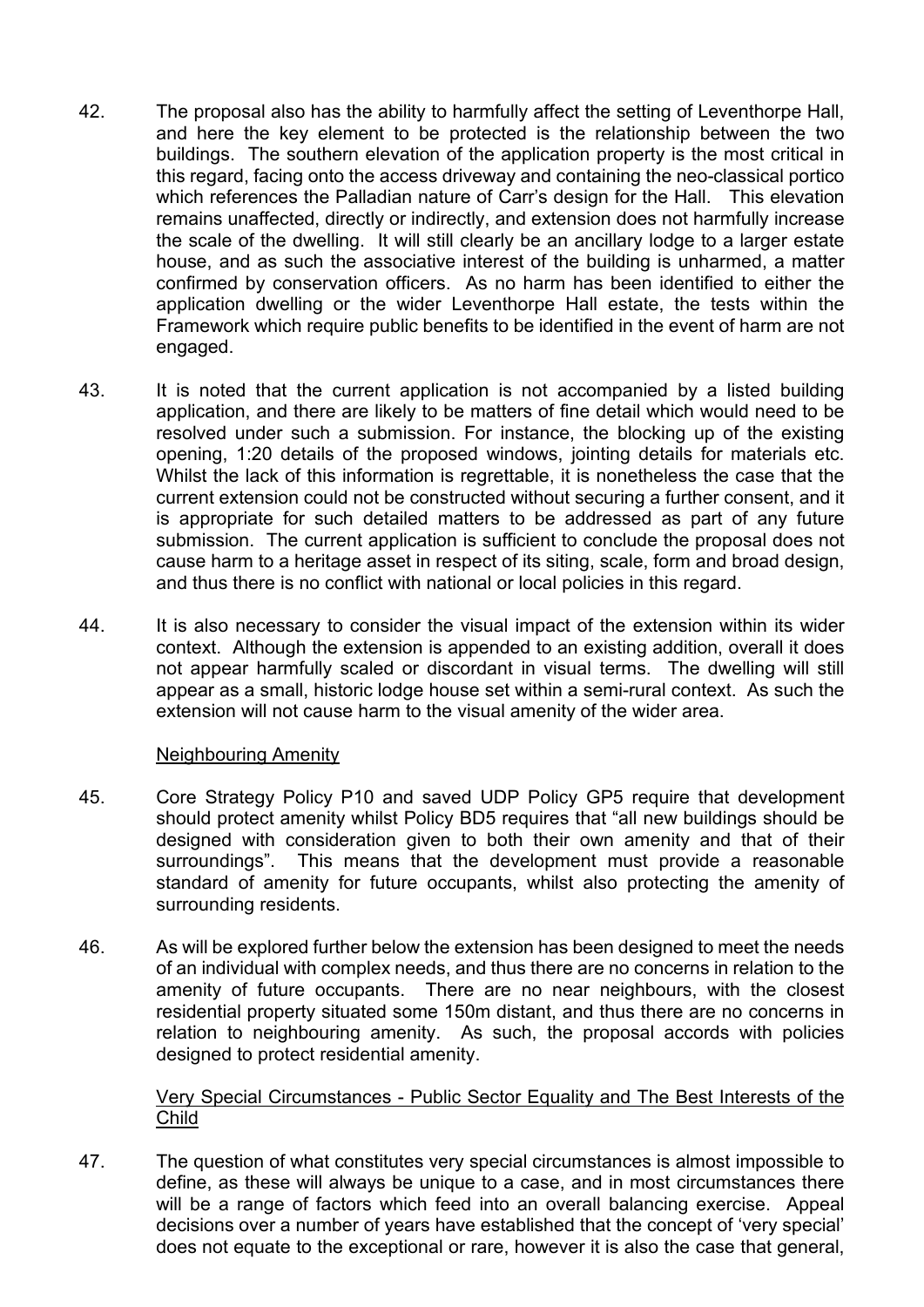usual or routine circumstances, including normal planning considerations will rarely be considered to amount to very special circumstances. Personal circumstances could be considered very special, as these will almost always been unique to a case, however it is rare that personal circumstances are given significant weight in planning decisions. Indeed, the majority of householder applications are underpinned by a personal need of the applicant (eg a playroom for growing children or a bedroom for a dependent relative), and were anything other than very modest weight attributed to personal benefits then almost all householder applications would be approved, as the benefit to the applicant would outweigh other identified harms.

48. Whilst this is noted, it is considered the circumstances which underpin the current application, as set out in the accompanying confidential report, can be given very substantial weight. The application is accompanied by supporting information which identifies that the extension is required to meet the needs of a family member who has a protected characteristic under the Equality Act 2010. As children also reside with the property the proposal calls into consideration the United Nations Commission on the Rights of the Child.

## *Public Sector Equality Duty*

- 49. In determining the planning application, the Council has to comply with the public sector equality duty. Section 149 of the Equality Act 2010 sets out the Public Sector Equality Duty whereby a public authority must, in the exercise of its functions (which includes planning) have due regard to the need to  $$ 
	- a) Eliminate discrimination, harassment, victimisation and any other conduct prohibited by the Act.
	- b) Advance equality of opportunity between persons who share a relevant protected characteristics and persons who do not share it;
	- c) Foster good relations between persons who share a relevant protected characteristic and persons who do not share it.
- 50. With regard to b) above due regard must be given to the need to:
	- a) Remove or minimise disadvantages suffered by persons who share a relevant protected characteristic that are connected to that characteristic;
	- b) Take steps to meet the needs of persons who share a relevant protected characteristic that are different from the needs of persons who do not share it;
	- c) Encourage persons who share a relevant protected characteristic to participate in public life or in any other activity in which participation by such persons is disproportionately low.

The relevant protected characteristics include age, disability, gender, pregnancy and maternity, race, religion or belief, sex, sexual orientation.

51. This Public Sector Equality duty is in part supported by policy H10 of the Core Strategy, which whilst this relates only to new build residential development, is nonetheless a policy which acknowledges the need to provide accessible and adaptable dwellings as part of the city's growing housing stock. Whilst there is no specific Development Plan policy that explicitly supports adaptions to existing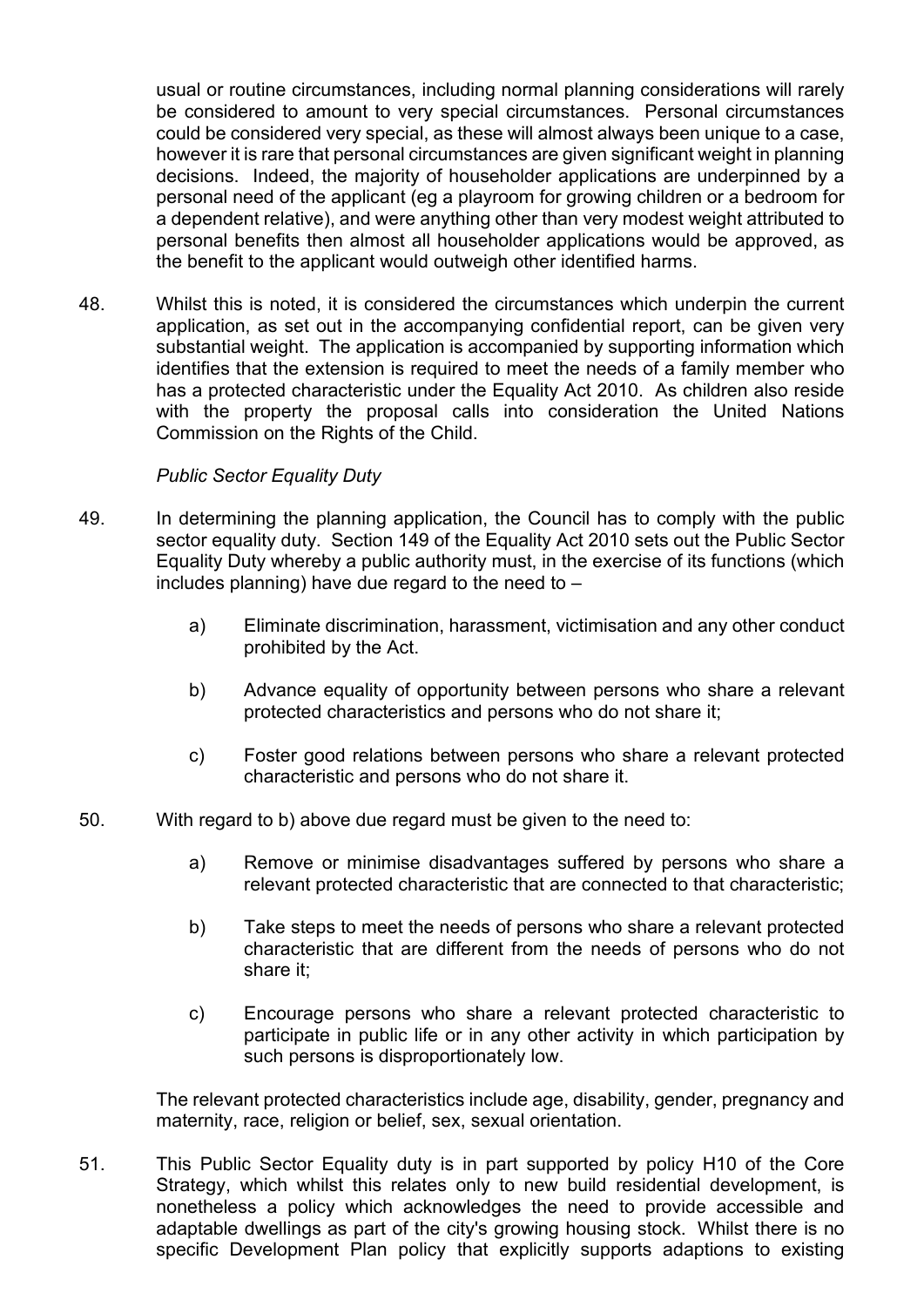dwellings to ensure they are accessible, this is nonetheless a matter that the Framework highlights at paragraph 62, noting that the housing needs of all sections of society should be considered.

52. The proposed extension provides facilities for a person with a protected characteristic. The extension is considered to be modest in scale, designed solely for this purpose alone, and does not include any other extraneous accommodation. The proposal solely seeks to meet the needs of an individual who is protected under the Equality Act, and meeting this need is a material consideration to which significant weight can be given.

*The Best Interests of the Child*

53. Article 3(1) of The United Nations Convention on the Rights of the Child requires that:

In all actions concerning children, whether undertaken by public or private social welfare institutions, courts of law, administrative authorities or legislative bodies, the best interests of the child shall be a primary consideration (author emphasis).

- 54. Stevens v Secretary of State for Communities & Local Government & Anor [2013] EWHC 792 (Admin) addressed the relationship between this consideration and planning policy, in particular the balance of this directive and Green Belt policy. The judgement established that such a directive did not automatically override Green Belt policy, but in cases where the rights of a child were activated, a decision maker must have regard to the UNCRC rights, as well as the ECHR right to a private and family life. The fact the best interests of the child were a primary consideration did not make them the primary consideration, and relevant planning weight must be assigned according to the merits of each unique case, and it remained open to the decision maker to refuse planning permission even if this would adversely affect a child or family.
- 55. As set out within the accompanying report, children are resident within the property. Due to the specific circumstances of this application, the refusal of planning permission would have a uniquely disproportionate impact upon the family unit. These specific circumstances mean refusal of planning permission would not serve the best interest of a child or children. Meeting the best interests of a child or children is, in this specific instance, a matter which can carry substantial weight.
- 56. Both the Public Sector Equality Duty and the best interests of the child are 'other considerations' which therefore weigh in favour of the application. The final balance of all material considerations and whether these clearly outweigh the Green Belt harm is undertaken at the foot of this report.

#### Representations

57. All material considerations raised through objections have been discussed above. Concern has been raised about the presence of a covenant which restricts the ability to extend dwellings within the Leventhorpe Hall estate. A covenant is not a material planning consideration, being a private legal agreement to which the council is not a party. As such this matter cannot carries no weight and cannot be considered in the overall balance.

## **PLANNING BALANCE AND CONCLUSION:**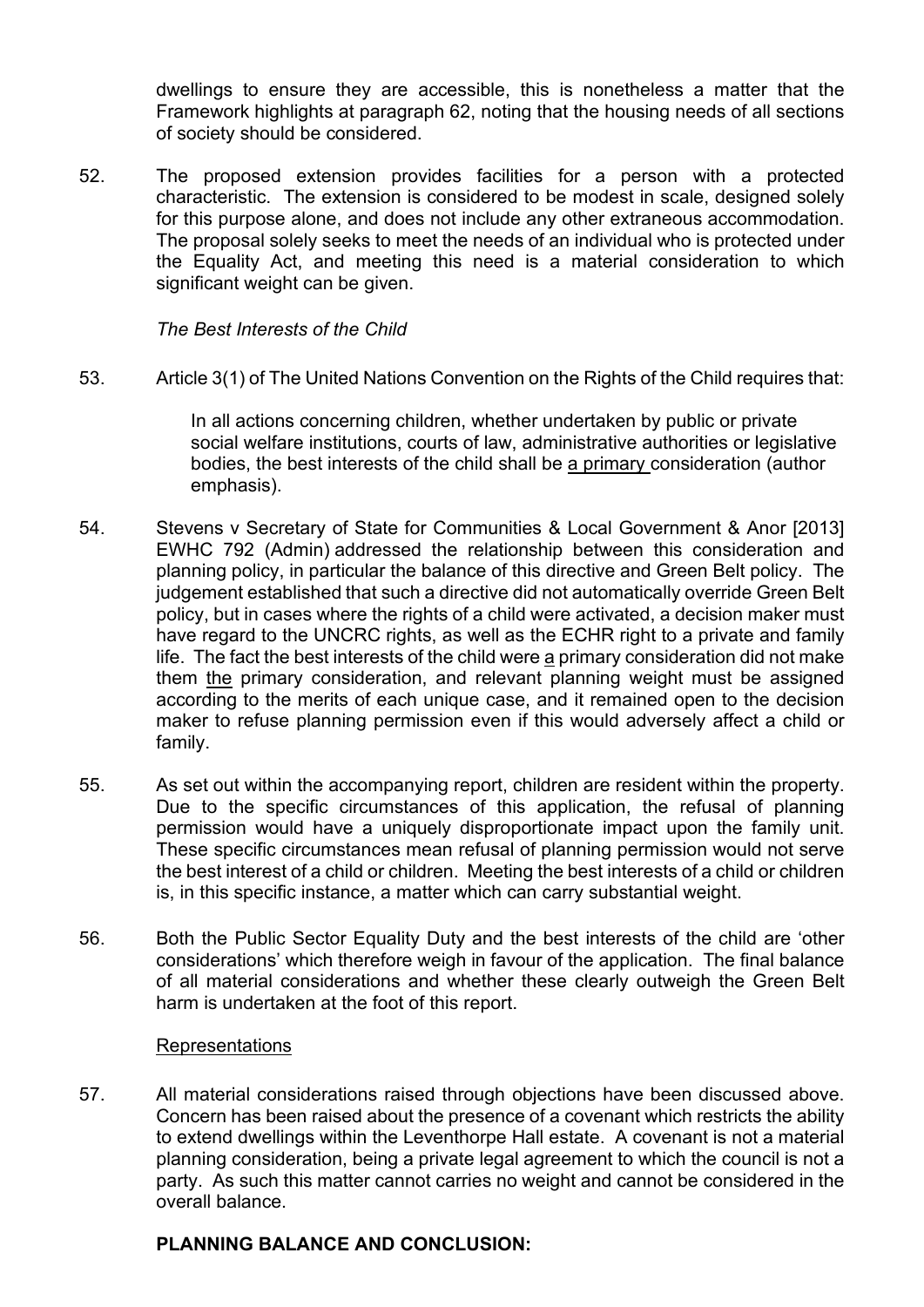- 58. The application is inappropriate development within the Green Belt and causes some modest harm to openness. These harms must be given substantial weight.
- 59. The application will not cause harm to visual amenity, heritage assets, or residential amenity. These are all neutral matters which weigh neither for nor against the proposal.
- 60. The application will meet the needs of person who has a protected characteristic under the Equality Act; this benefit is given significant weight. The application will also assist in safeguarding the best interests of a child or children. In these unique circumstances this benefit is given substantial weight.
- 61. The identified significant and substantial benefits are other considerations, which together, clearly outweigh the identified substantial harm to the Green Belt. The necessary very special circumstances therefore do exist in this instance and the application is recommended for approval.

#### **Background Papers:**

| Application files | 21/08219/FU                                                 |
|-------------------|-------------------------------------------------------------|
|                   | Certificate of ownership: Certificate A signed by the agent |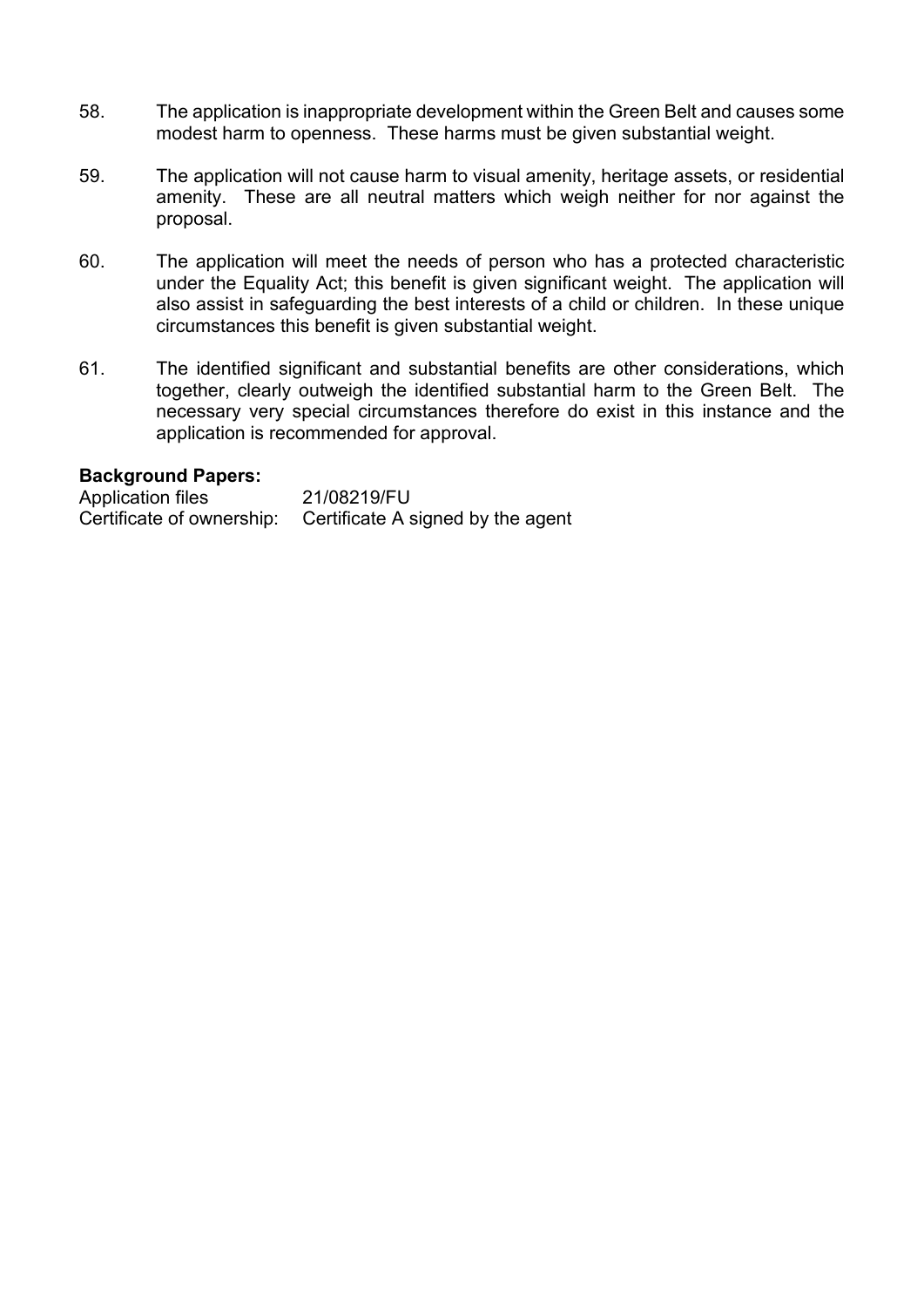

# **NORTH AND EAST PLANS PANEL**

**© Crown copyright and database rights 2022 Ordnance Survey 100019567 PRODUCED BY CITY DEVELOPMENT, GIS MAPPING & DATA TEAM, LEEDS CITY COUNCIL** °